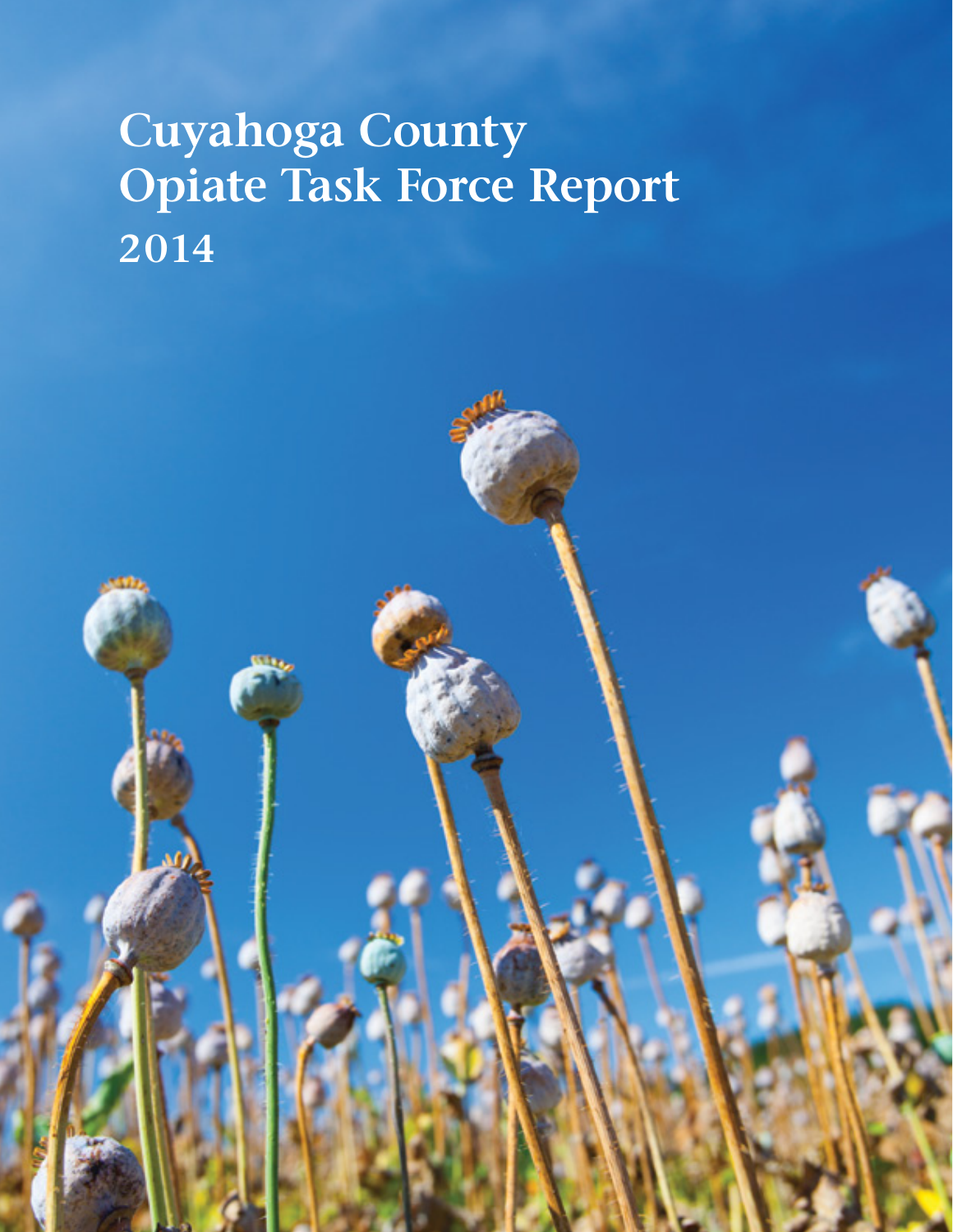## **Overview of the Epidemic**



*The number of deaths directly related to prescription drug abuse increased nearly 500% from 1999 to 2013. These accidental deaths now outnumber traffic crash fatalities in both Ohio and across the nation. Prescription pain relievers continue to be the key factor behind this epidemic and are responsible for more overdose fatalities statewide than heroin and cocaine combined.*

#### **2010**

Enough prescription opioids were prescribed to medicate every American adult around the clock for a month

Nearly five Ohioans died each day due to a drug overdose, an average of one person every five hours

**2011**

#### **2013**

Cuyahoga County lost 340 residents to opioids

#### *Fatal and non-fatal drug poisonings cost Ohioans \$3.6 billion annually, or \$303 per resident.*

## **Contributing factors that led to this epidemic include:**



- Changes made to clinical pain management guidelines during the late 1990s
- Improper storage and disposal of unused medication
- Marketing medications directly to consumers
- Over-prescribing
- Substance abuse and underlying mental health issues
- Widespread diversion of medications such as: doctor shopping, illegal online pharmacies, and the establishment and recent closure of pill mills

*Steps taken to reduce the use of pain pills may have inadvertently produced a dramatic rise in heroin use.*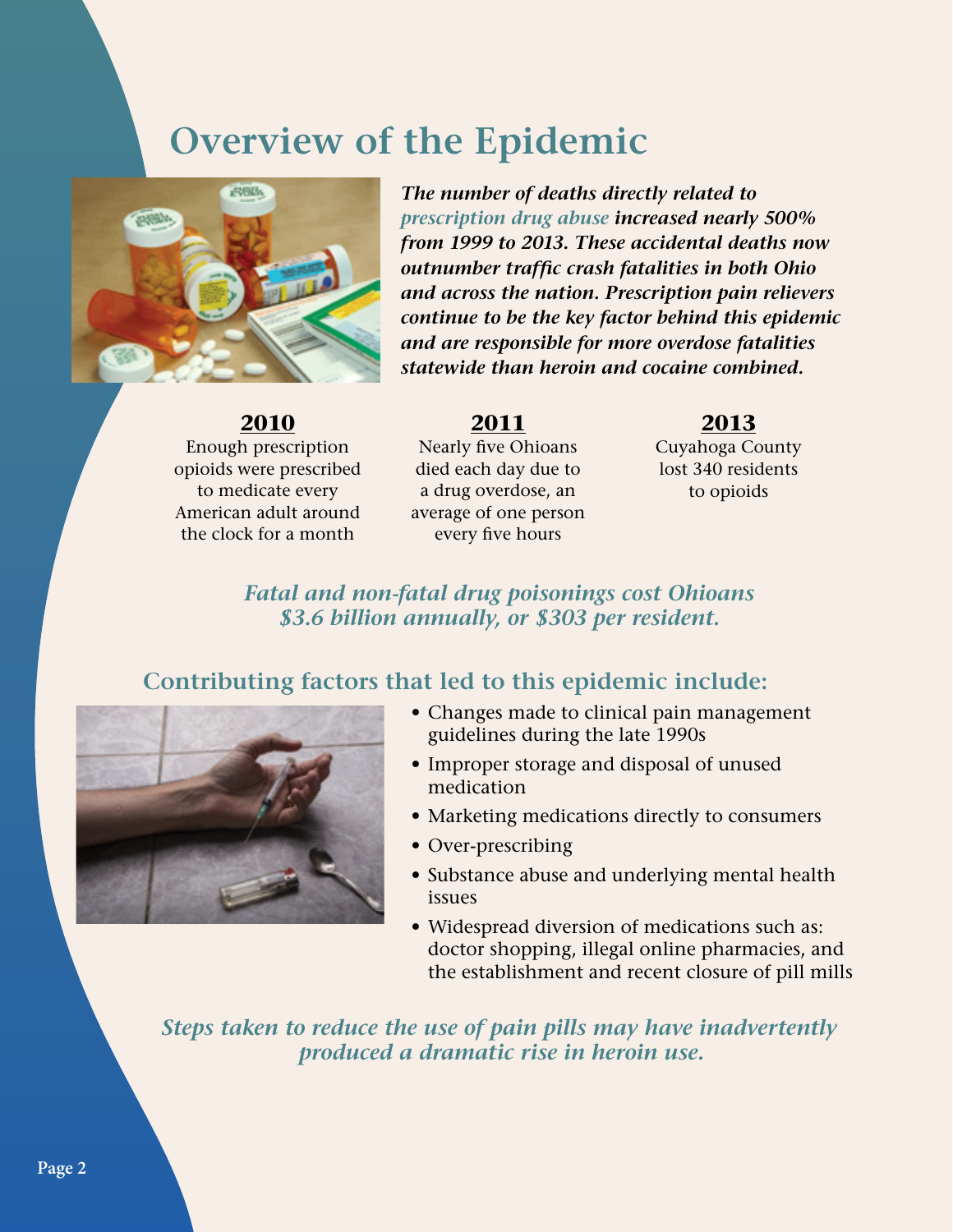

## **The Cuyahoga County Opiate Task Force**

The Cuyahoga County Opiate Task Force, under the leadership of the **Cuyahoga County Board of Health (CCBH)**, has played a significant role in bringing people together to help fight this growing public health epidemic and reduce the number of deaths.

Dedicated professionals from areas such as drug treatment & recovery, education, health care, law enforcement, medicine, mental health services, prevention specialists, and public health collaborate at the local, state and national level to share information and effect change.

## **Missi o n**

*To serve the residents of Cuyahoga County by actively working to raise public awareness, promote community action, and provide education related to the dangers and devastating effects of drug abuse.*

Recognizing that addiction is a disease, the members strive to increase awareness of the dangers associated with the misuse of opiates as well as to implement strategies and policies that will have a positive impact.

The Opiate Task Force received the 2014 Exemplar Award from **Recovery Resources**, a Cleveland-based non-profit organization devoted to helping people with mental illness, alcoholism, drug and other addictions. This award honors members of the community who have demonstrated a long and distinguished record of exemplary service and support in the areas of prevention and education.

CCBH was chosen by the **Ohio Department of Health** to be one of three recipients of the Centers for Disease Control's Preventative Health and Health Services Block Grant. From 2014 to 2018, CCBH will receive a total of \$400,000 to cover project activities. These dollars reflect ODH's commitment to meet the needs of Cuyahoga County residents through specific programming implemented at the local level.

The goal of this grant is to significantly reduce fatalities associated with prescription drug abuse through the development of comprehensive, multi-faceted, populationbased programs and policies.

## **V ISI O N**

*To create a healthier community by reducing accidental fatalities associated with opiate abuse through collaborative partnerships that focus on prevention, treatment, and recovery.*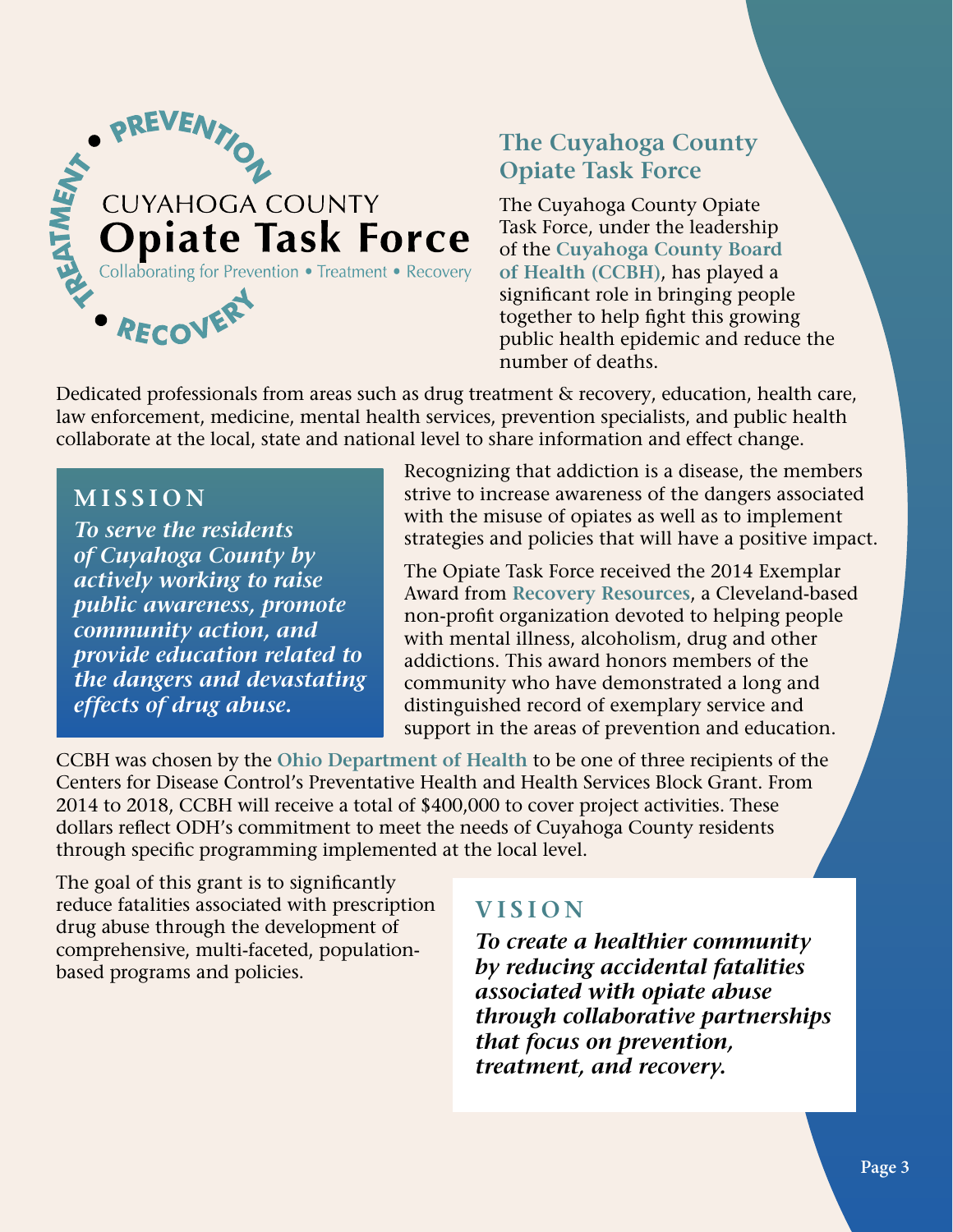## *CCBH has partnered with several members of the Opiate Task Force to fulfill the goals of the grant.*

#### **First year sub-grantees include:**

**The MetroHealth System** to provide physician education on proper prescribing guidelines, to increase utilization of the **Ohio Automated Prescription Reporting System**, a database that can help prevent doctor shopping, overprescribing, and abuse, and the expansion of Naloxone distribution sites.

**The Cuyahoga County Medical Examiner's Office** to revamp the existing structure of the **Poison Death Review Committee** to be inclusive of prescription opiates. The data that is gained from this committee will be used to target future education and prevention efforts.

**Baldwin Wallace University and Case Western Reserve University** to conduct assessments, provide education to faculty and staff, and create policies geared towards reducing prescription drug abuse on college campuses.

We have also partnered with **Discount Drug Mart** and **Marc's** to provide outreach to their pharmacy customers. Methods include in-person distribution of relevant educational material as well as print and social media messaging to raise awareness of the prevalence of the prescription drug epidemic.

## **How the Cuyahoga County Opiate Task Force is addressing this problem**

## **Drug Court**

Following the appointment of **Judge David Matia**, the **Cuyahoga County Common Pleas Court**  began building its **Drug Court Program**. The goal was to help participants break the cycle of recidivism by offering either incarceration or participation in an extensive drug treatment program. Initial participants were accepted into the program in May 2009.



To date, over 350 participants have entered

the treatment program in lieu of incarceration. In 2013 alone, the court was referred 118 cases, 87 were admitted into the program, and a total of 54 clients successfully graduated. Supported by an intensive treatment program and the offer of access to lifelong resources, these individuals were able to return to their communities as sober citizens, parents, and employees.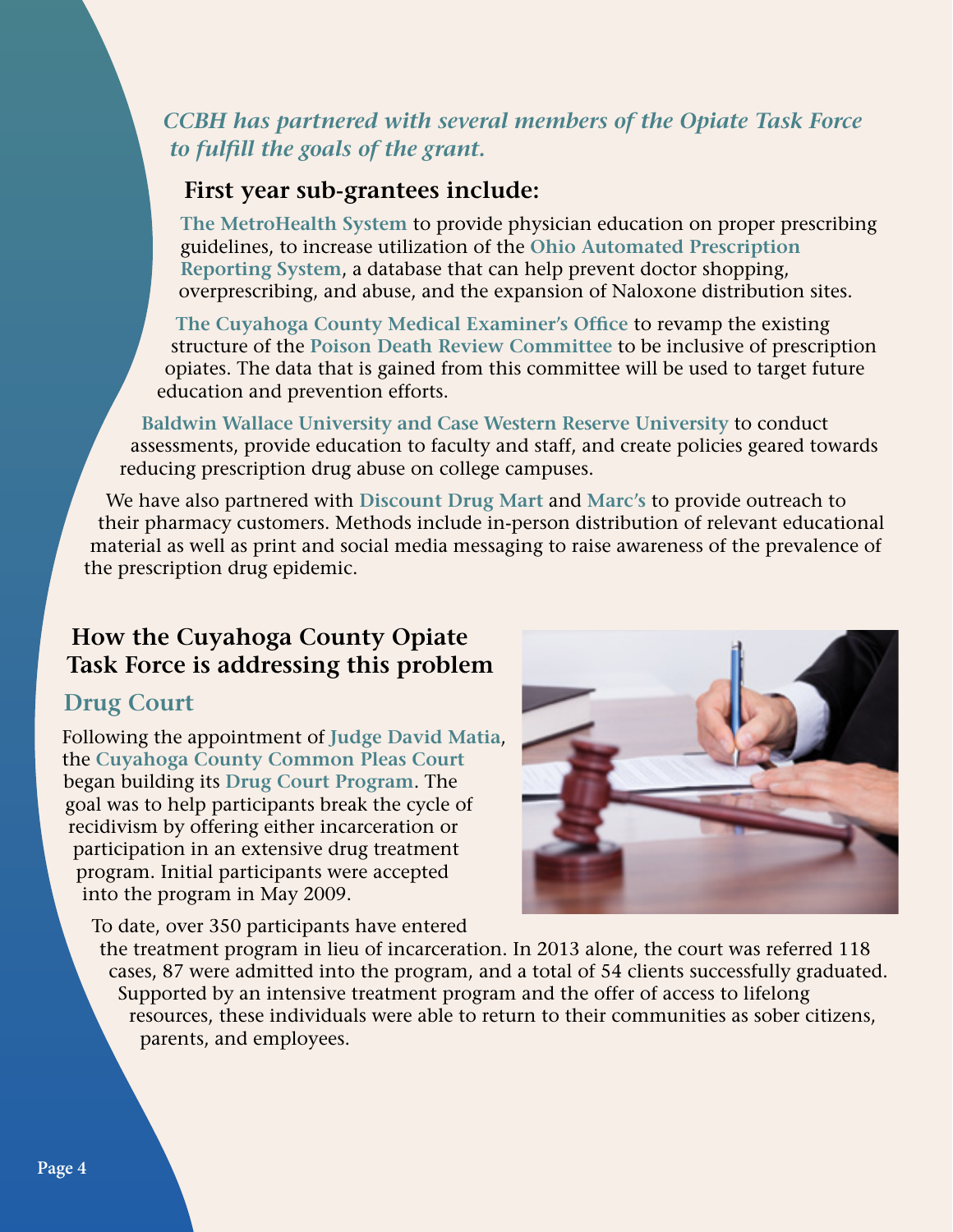## **Proper Disposal**

Judge Matia and the Cuyahoga County Sheriff's Office were instrumental in the establishment of permanent medication drop boxes in over 33 local communities. The drop boxes, located inside local police departments, are a permanent and sustainable way for residents to properly dispose of their unwanted or expired medication, significantly reducing the risk of misuse or theft. Of those who reported misusing prescription drugs, 70% got the drugs from a relative or friend.

#### **To locate a drug drop box in your area, please call 211 or visit:**

**<www.rxdrugdropbox.org>** | **<www.sheriff.cuyahogacounty.us/rx>**



## **Youth Prevention Education**

**The National Drug Take Back Day,** locally promoted as **Operation Medicine Cabinet**, is a semi-annual event which allows residents to safely dispose of unwanted and expired medications. Through its partnership with the **Drug Enforcement Agency**, the county sheriff's office, and local law enforcement, the effort has removed over 40,000 pounds of potentially dangerous medication from medicine cabinets across Northeast Ohio. Following collection, the medication is incinerated, which keeps it out of the landfills and waterways as well as the hands of abusers.

Supported by funding from **Cardinal Health**, a sub-committee of the **Opiate Task Force**  focused heavily on youth-led prevention in order to raise awareness about the misuse and abuse of prescription drugs, to develop multi-media messages pertaining to the impact of prescription drugs, and to increase advocacy skills.

Contrary to many media messages, state and local surveys continue to show that the majority of middle and high school kids continue to make healthy choices and do not partake in the use of drugs and alcohol. **The Ohio Youth-Led Prevention Network**, a leadership group made up of high school students, developed the **"We are the Majority"** theme to get that positive message out to their peers.

In June 2013, eight students from across Cuyahoga County had the opportunity to attend the **Youth to Youth International Conference** held in Columbus, Ohio. This four day conference assisted both youth and the professionals who serve them by offering new strategies and techniques in prevention and program development. The students formed bonds with fellow Ohio students, allowing them the unique opportunity to continue to strengthen their prevention messaging and programs in their respective schools.

In the fall of 2013, several events were aligned with the **"We are the Majority"**  theme. Youth leadership training was held on September 21 at **Cleveland State University**, engaging over 100 young people from across Cuyahoga County in youth-led prevention initiatives focused on prescription drug abuse.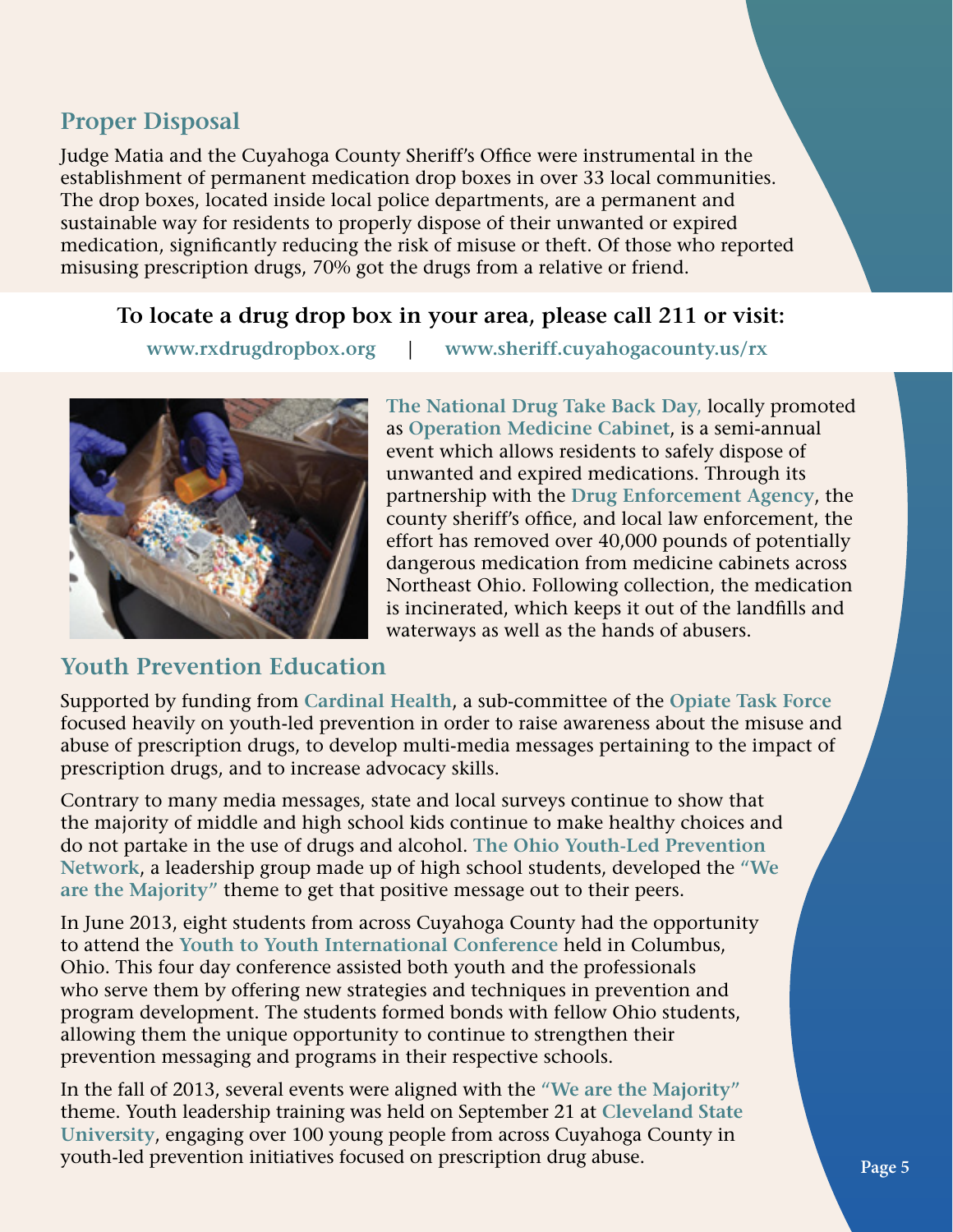Participating organizations had an opportunity to receive a \$500 stipend for training about the implementation of the **pHARMING Effects** program. The eight groups that were selected gathered at the **Cuyahoga County Board of Health** on November 16.

Research shows that youth are more likely to change behavior based on peer influence rather than adults presentations. The pHARMING Effects utilizes the voice and leadership of youth to reach other youth and deter risk taking behavior through skits, videos, and audience participation. Following this training, the pHARMING Effects program has been delivered to over 1000 school-age youth.

#### **For more information please visit:**

**[www.cardinalhealth.com/us/en/generationrx/](www.cardinalhealth.com/us/en/generationrx)**

Organized by the **Youth Advisory Committee of the Ohio State University Extension**, a Youth Summit was held November 9 at **Cleveland State University**. Topics were comprehensive and included healthy living, entrepreneurship, youth voice, social issues, and service opportunities. All sessions were youth-led.



On April 30, over 100 young people from across Cuyahoga County took part in the **"We are the Majority"** rally to celebrate their decision to stay alcohol and drug free. Students, youth leaders, school officials, parents, and professionals gathered at the **Cleveland Public Library**, heard prevention messaging and participated in teambuilding activities. Afterward, they marched to City Hall to listen to speakers who inspired them to continue to make good choices.

Among the speakers were **Judge Michael Astrab, County Medical Examiner Dr. Gilson, Judge Michael Ryan, Jaclyn and Nolan Brandt of Robby's Voice**, several law enforcement officials and city council representatives.

These initiatives were developed in collaboration with the **Community** 

**Awareness and Prevention Association**, the **Cuyahoga County Board of Health**, **Drug Awareness and Prevention**, **Ohio State Extension of Cuyahoga County**, the **SAY Coalition**, and the **Westshore Enforcement Bureau**.

#### **To view coverage of the rally provided by WKYC Channel 3, please visit:**

**[http://www.wkyc.com/story/news/local/cuyahoga-county/2014/04/30/drug-free](http://www.wkyc.com/story/news/local/cuyahoga-county/2014/04/30/drug-free-we-are-the-majority-community-awareness-and-prevention/8532615)[we-are-the-majority-community-awareness-and-prevention/8532615](http://www.wkyc.com/story/news/local/cuyahoga-county/2014/04/30/drug-free-we-are-the-majority-community-awareness-and-prevention/8532615)**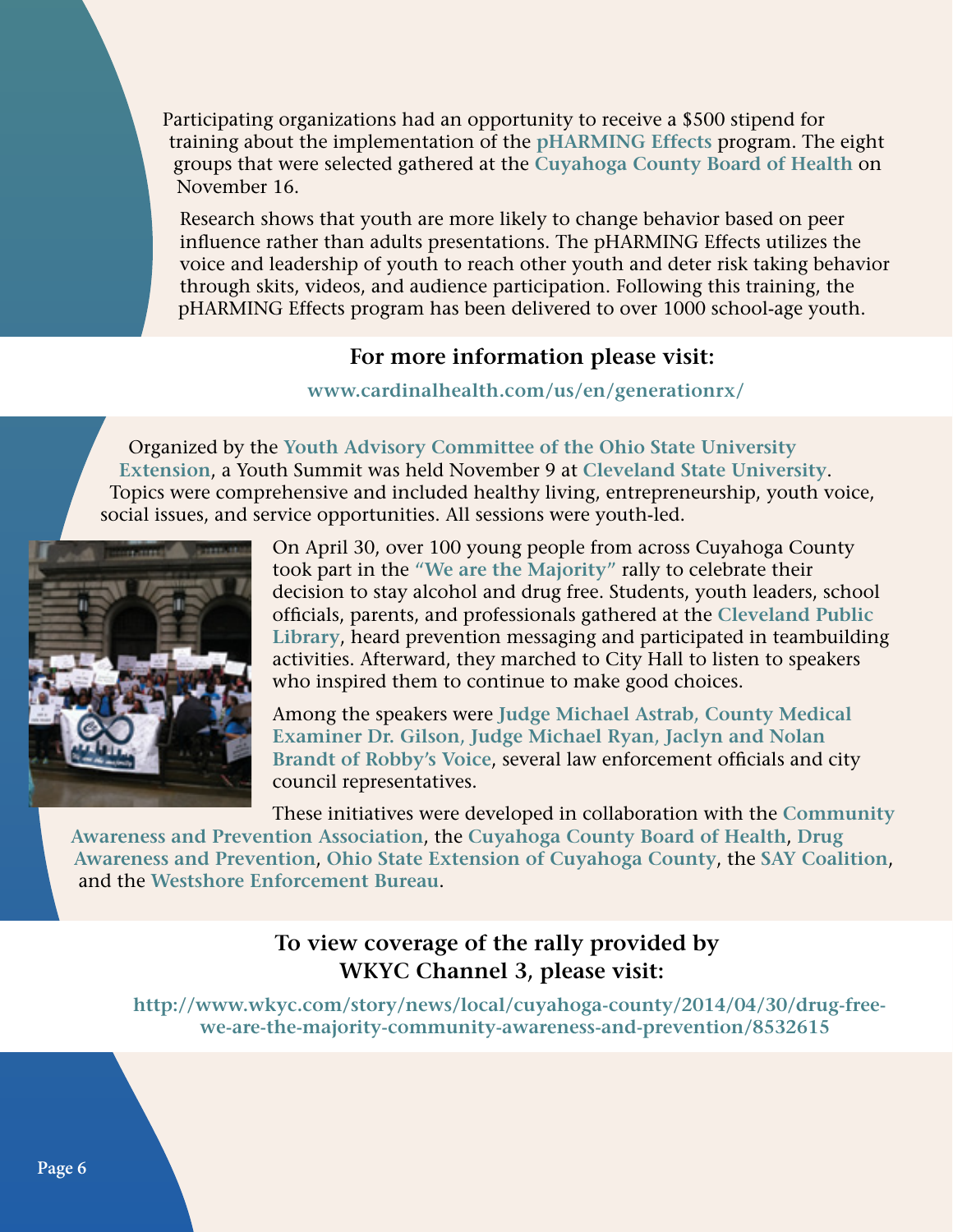

## **Understanding the shift towards heroin**

Local heroin use is not only on the rise, it is taking lives at unprecedented levels. According to the Cuyahoga County Medical Examiner, heroin is now the most commonly-abused drug associated with overdose deaths in Cuyahoga County.

## *The shift toward heroin is due to a number of factors:*

- Increasing availability throughout Ohio
- The shutdown of southern Ohio pill mills
- More hospitals adopting proper prescribing guidelines

With fewer pills on the street, heroin has become a cheaper alternative for abusers. Although prescription pills are still readily available, the increased presence and purity of heroin as well as changes in the formulation of some pills to make them tamper resistant have caused users to make the switch.

> **For more information, please visit the microsite produced by the Cuyahoga County Prosecutor's Office:**

#### **<www.letsfaceheroin.com>**

**Cuyahoga County lost 194 residents to heroin in 2013** 

**Heroin deaths have risen nearly 400% since 2007**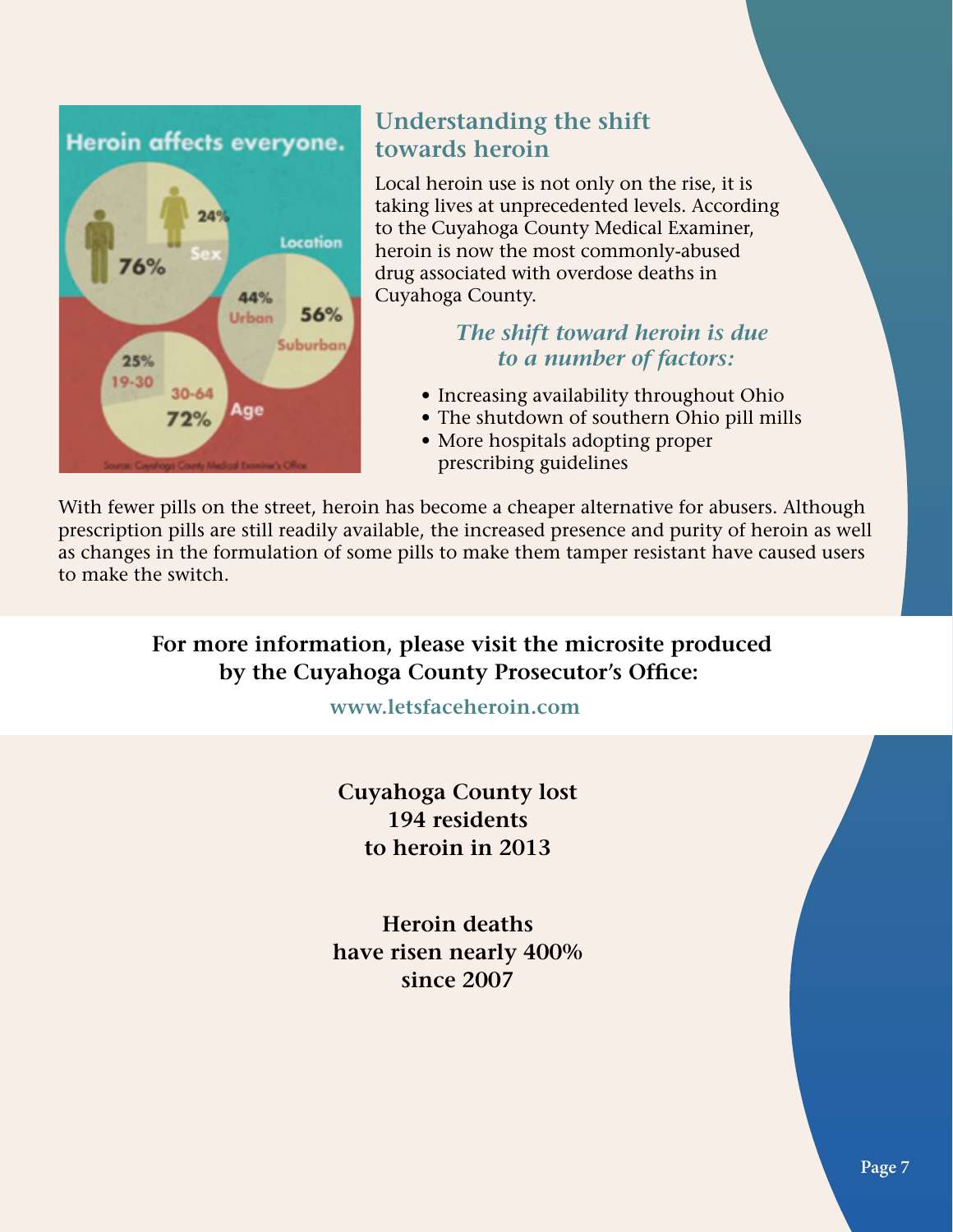

## **Local steps taken to combat the epidemic**

Over 600 public officials, medical and legal professionals, educators, addiction specialists and individuals whose lives have been impacted by heroin gathered at the **Cleveland Clinic** on November 21 in an effort to find practical solutions to the region's heroin epidemic.

A **Community Action Plan** was formulated over the course of several planning meetings and finalized during the summit.

*The Action Plan is divided into four specific areas:*  Prevention and Education | Healthcare Policy | Law Enforcement | Treatment

#### **A PDF version is available at:**

http://medicalexaminer.cuyahogacounty.us/pdf\_medicalexaminer/en-US/HEROINACTIONPLAN.pdf

Led by U.S. Attorney Steven Dettelbach of the **United States Department of Justice**, a committee was formed following the summit to continue the momentum of implementing a high impact, comprehensive approach towards reducing the prevalence of heroin in Cuyahoga County. This committee's work has received national attention and is being used as a model across the country.

**The National Association of Medical Examiners** recognized the research of **Cuyahoga County Medical Examiner** Dr. Tom Gilson with the S**usan P. Baker Public Health Impact Award**.

Camille Herby, a former graduate intern at the **Medical Examiner's Office**, received the Outstanding Practicum Poster award from **Case Western Reserve University** at the **Innovations in Population Health Conference** for her work on the county heroin epidemic.

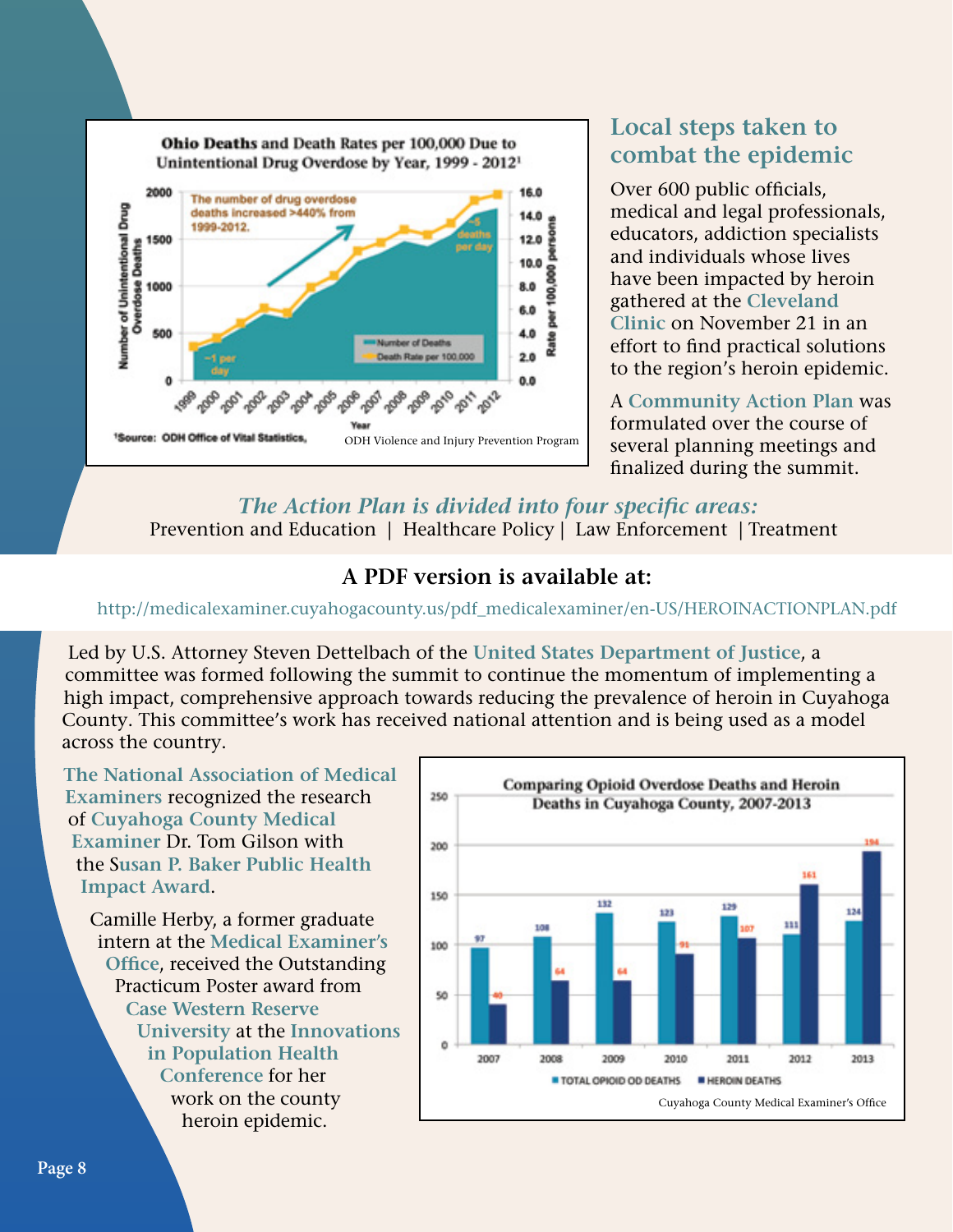It is common knowledge among law enforcement officials that they cannot arrest their way through this epidemic. However, as a way to send a message about the severity of this epidemic, prosecutors can now charge heroin dealers with involuntary manslaughter for being responsible in the death of a customer.

The **Alcohol Drug Addiction and Mental Health Services Board of Cuyahoga County** also launched a multi-media campaign in the winter of 2013 which continues



to run today. The campaign included radio and TV spots, billboards, and bus signs. The prevention campaign targeted the following demographics and the people who care for them:

> **Youth/Teens ages 12-17 Middle aged men Women aged 18-25**

Since the launch of the campaign, monthly calls received have increased from 105-260. Approximately 50% of the callers were seeking help for themselves.

Due to the overwhelming number of heroin addicts seen in his court room, Cuyahoga County Common Pleas Judge Michael Astrab went to several communities with a town hall style program: **Heroin in the Suburbs**. His goal was to raise awareness of the prevalence of heroin and also inform parents about keeping their families safe.

The program has been delivered to an average of 60 community members at each event. Several members of the Opiate Task Force have served as expert panelists representing public health, the court system, law enforcement, medicine, prevention and treatment.

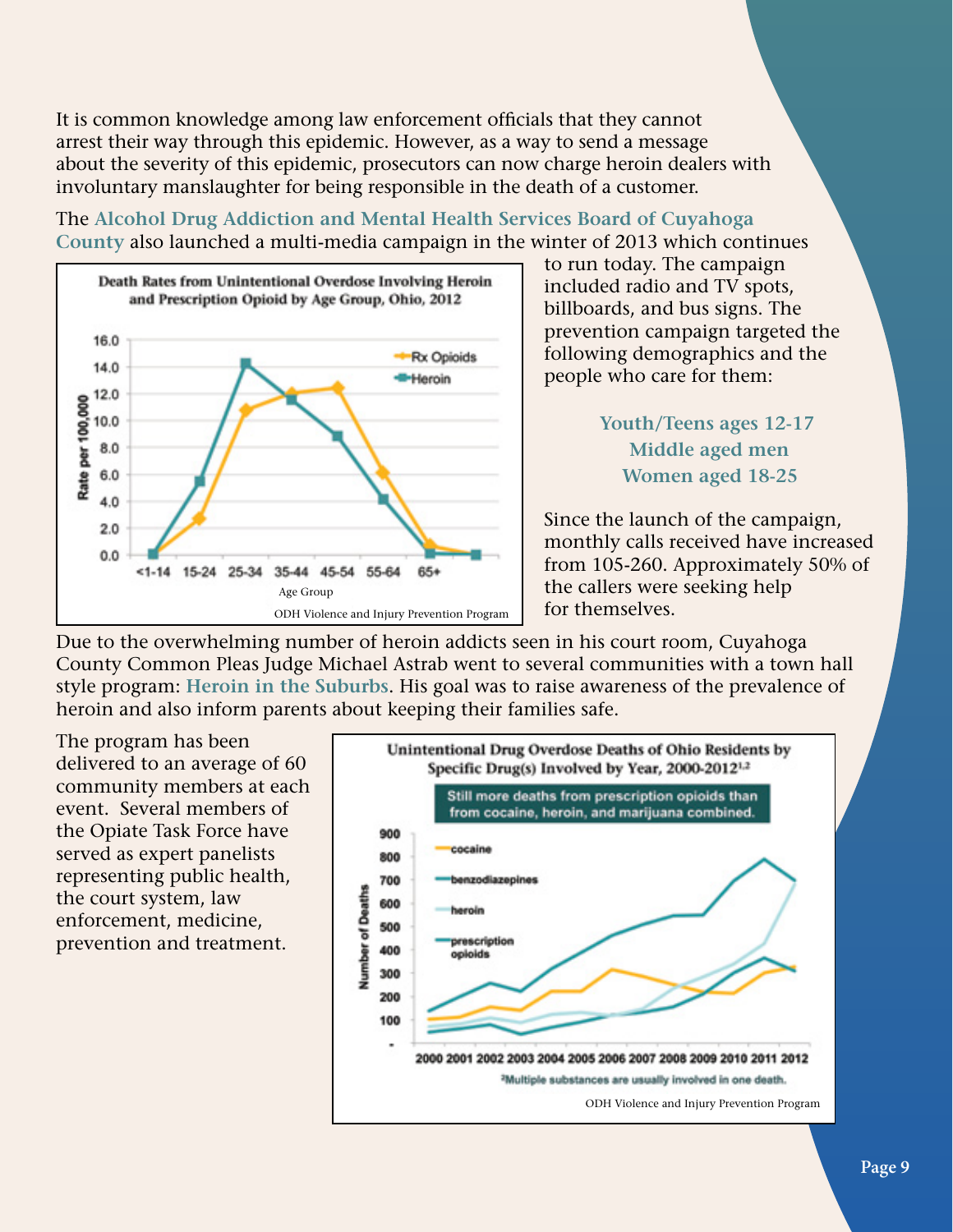**Project DAWN: an antidote to heroin overdose**

**Project DAWN (Deaths Avoided With Naloxone)** is a

community-based overdose education and naloxone distribution program that was created as a way to combat Ohio's opioid overdose epidemic.

Naloxone (also known as Narcan) is a medication that can reverse an overdose caused by an opioid drug (heroin or prescription pain medications). When administered during an overdose, Naloxone blocks the effects of opioids on the brain and quickly restores breathing.

Naloxone has been used safely by emergency medical professionals for more than 40 years and has only one critical function: to reverse the effects of opioids in order to prevent overdose death.

#### **Key Points:**

- Nalaxone has no potential for abuse.
- If given to a person who is not experiencing an opioid overdose, it is harmless.
- If administered to a person who is dependent on opioids, it will produce non life-threatening withdrawal symptoms.
- It does not reverse overdoses that are caused by non-opioid drugs, such as cocaine, benzodiazepines (Xanax, Klonopin,Valium), methamphetamines or alcohol.

*It takes less than 30 minutes to obtain a kit that could save a life.* 

#### **Attendees learn to:**

- Recognize the signs and symptoms of overdose
- Distinguish between different types of overdose
- Perform rescue breathing
- Call emergency medical services
- Administer intranasal Naloxone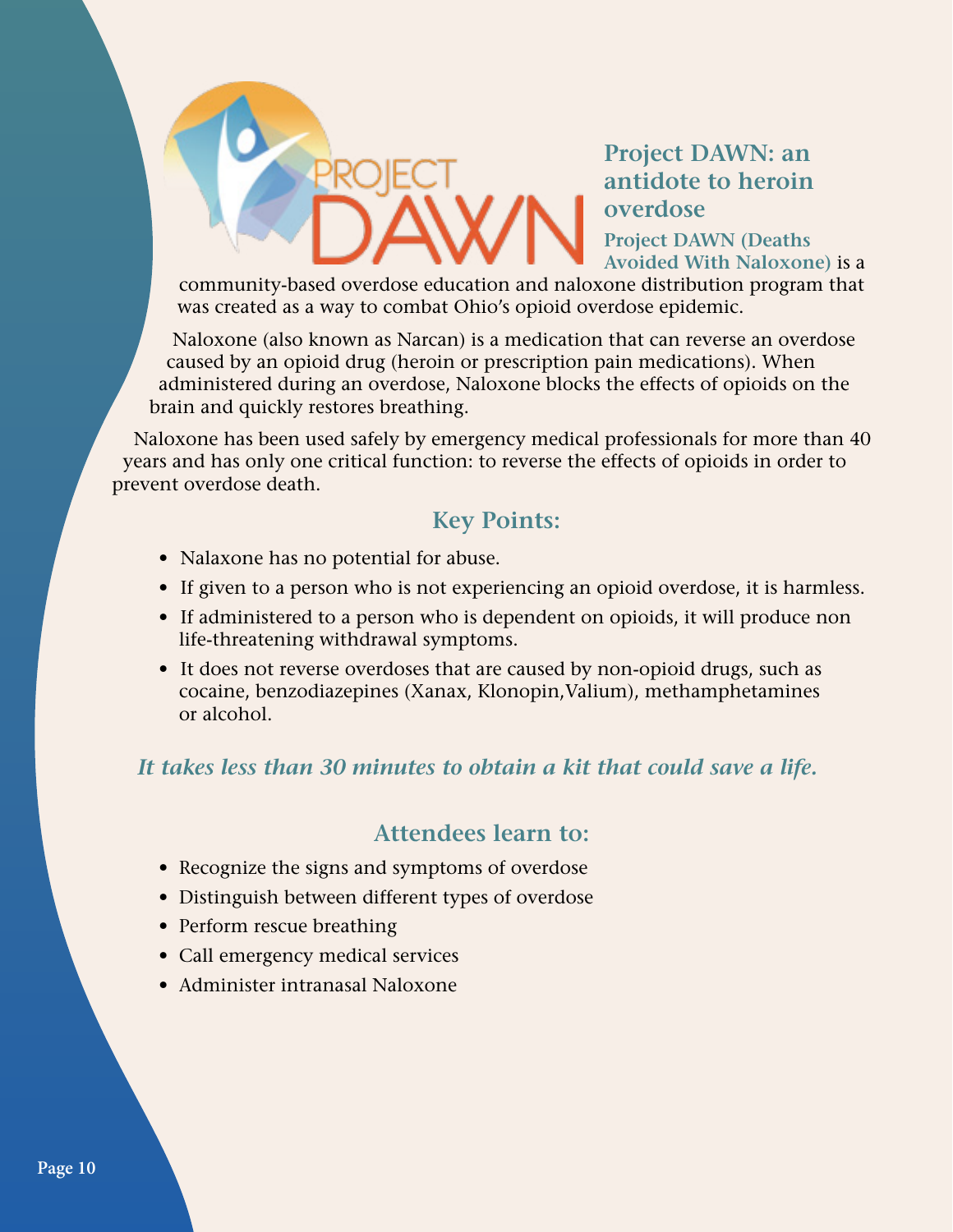## **The kit includes:**

- 2 vials of Naloxone medication
- 2 nasal atomizers *(the medication is sprayed into the nose of the individual experiencing an overdose)*
- 1 face mask
- 1 educational DVD
- 1 educational booklet

**MetroHealth Hospital**, a key partner of the Task Force

and sub-grantee of the ODH grant, dispenses kits to

eligible patients in the Emergency Department as well as several community sites including:

**Cuyahoga County Board of Health**: Fridays from 9 a.m. – noon

 **Free Clinic of Greater Cleveland**: Fridays from 1 – 5 p.m.

#### *Cuyahoga County launched Project DAWN on March 1, 2013 and has since registered over 500 participants and documented at least 31 lives saved.*

## **Registrant Data**

- 67% are male
- 80% are white
- Average age is 36
- Ages range from 18-74
- 60 % identified with being addicted to prescription opioids prior to using heroin
- 45% have experienced an overdose
- 7% report taking opioids prescribed by a physician for management of chronic pain

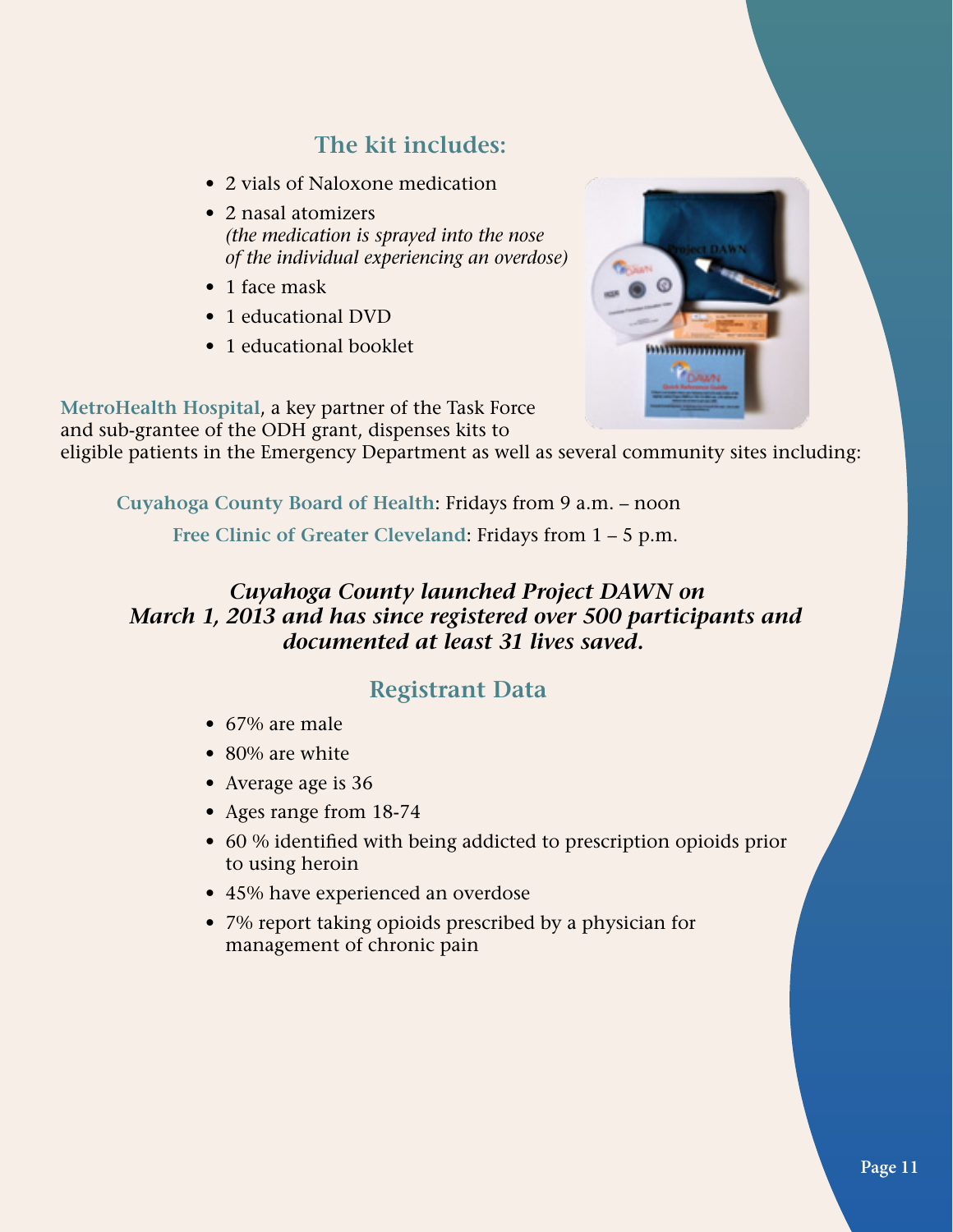

**Dr. Joan Papp**, MetroHealth physician and Opiate Task Force member, has been instrumental in advocating for legislation surrounding **Project DAWN**, playing a key role in the passage of House Bill 170. Prior to the passage of this bill, Naloxone had to be given directly to the addict. Now a family member, friend, or loved one can obtain a kit. This law also extends access to first responders (police, fire, paramedics) in addition to extending prescribing abilities to nurse practitioners.

**Dr. Papp** and the **Opiate Task Force** are also in support of **House Bill 363**, a 911 **Good Samaritan Bill**, which aims to encourage individuals to seek medical assistance in the event of an overdose. This law would provide limited immunity from the arrest of a minor drug possession for victims and witnesses who call 911 in the event of an overdose.

*A recent survey conducted at the Scioto County and Cuyahoga County Project DAWN locations found that 75% of survey participants had witnessed an overdose.* 

*Only 58% of those who had witnessed an overdose reported calling 911.*

**Project DAWN is funded by Cuyahoga County Executive Ed Fitzgerald's Office, MetroHealth System, and the Ohio Department of Health.**

#### **For more information please visit:**

**<www.metrohealth.org/projectdawn>** | **<www.ccbh.net>**

## **Physician Education**

Knowing that there is a direct relationship between the heroin epidemic and prescription opioid abuse, emphasis is placed on educating medical practitioners about opioid prescribing guidelines, Naloxone, and the current state of the epidemic.

In addition to **Dr. Papp** and the **MetroHealth System** providing educational guidance as a deliverable for the ODH grant, **Opiate Task Force** members are delivering education to first-year residents at **Case Western Reserve School of Medicine**. A one day training for physicians, co-sponsored by the **Academy of Medicine Northern Ohio** and the **Cuyahoga County Board of Health**, will take place in the fall of 2014.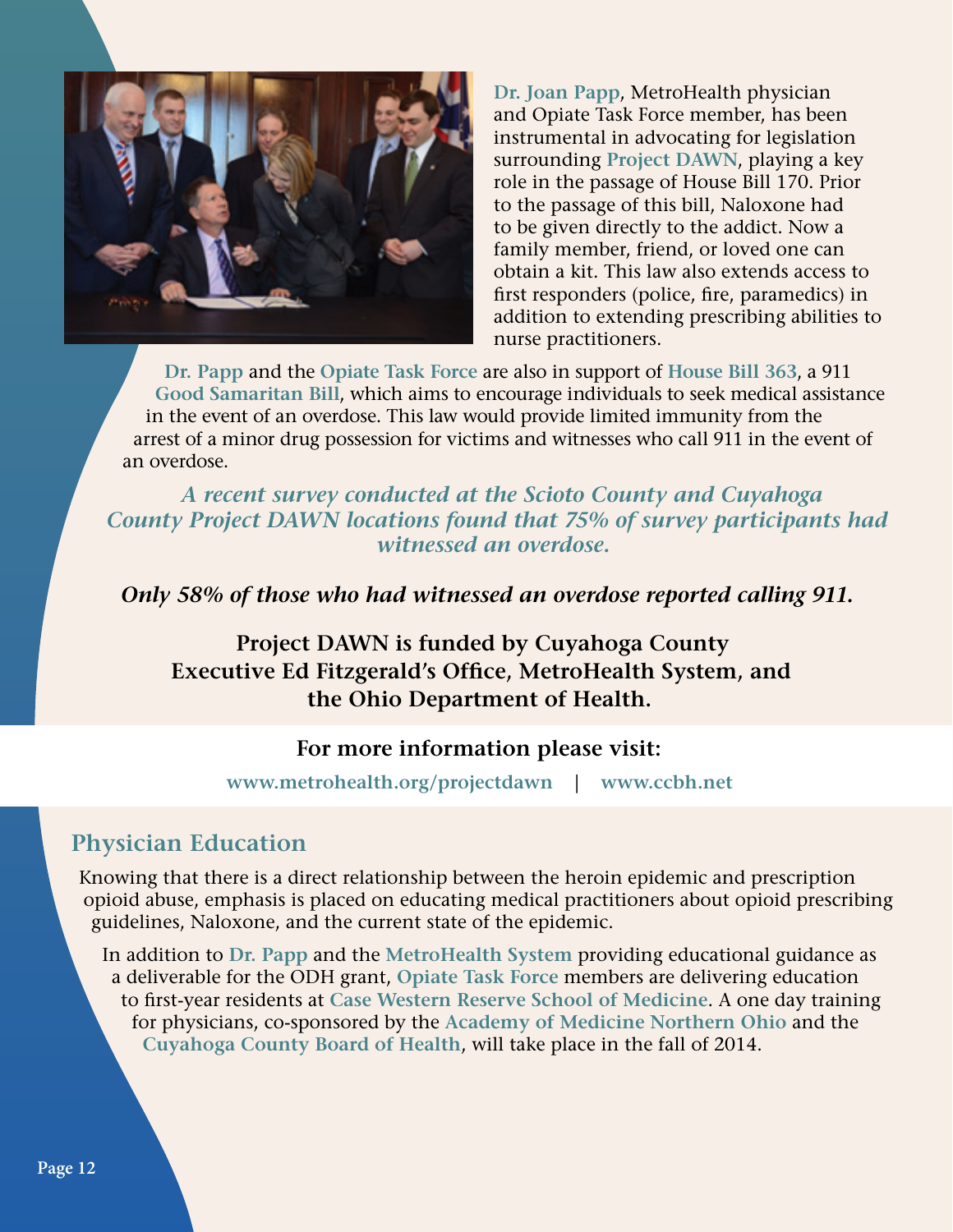## **A Face to the Epidemic**

The words "drug addict" present a variety of mental images depending on our individual experiences. Perhaps we think of a scruffy, under-educated, unsuccessful individual or a school mate who rarely attends class and has no friends, or a homeless "junkie" hiding in an alley.

It's time to throw away those mental images. Opiate addiction knows no boundaries when it comes to socioeconomic status, age, race, gender, sexual orientation, or religious affiliation.

The following is the story of Robby Brandt, a bright young man with a loving, supportive family, living in the suburbs of Cuyahoga County as written by the Brandt family.

## **Robby's Story**

#### *How do you even start to tell the story which defines the peak of happiness and the depth of despair for any parent?*



Robby Brandt

His smile, probably the most definable characteristic of Robby. Everyone always talked about his smile, and they should have because it was his trademark. Didn't matter if it was a smile of celebration, or the wry grin he would get when he was either engaging in or finishing mischief. It was a smile that put everyone at ease, made you feel good no matter what the situation was.

Robby was, well, Robby. An X-generation daredevil, there was nothing too fast, nothing to challenging for him to try. All the things that would cause your stomach to twist around itself were the things he thrived upon. On his bike, skateboard or roller blades,

there was never a ramp or jump too big to challenge. No rollercoaster to high or fast, and unfortunately, no speed limit he didn't like to test. I don't know if he enjoyed conquering the obstacle, or the reaction of those of us who witnessed these feats of daring, maybe a bit of both.

Robby loved to get a rise out of people, and there was no end to his creativity. The hairspray driven potato launcher was among his greatest achievements, but it was Halloween where he shined every year as he dressed as Michael Myers and ran the neighborhood with his chain saw, scaring any child or adult that he could sneak up upon. He was a natural at whatever he tried; athletics, music, motorcycles, horseback riding, didn't matter, he was as good as he wanted to be in a matter of minutes.

Point is, Robby loved life and lived every moment to experience all it had to offer. Sometimes that meant important things, like school, were pushed to the side, but to him, there was more that life had to offer than just books. His presence was infectious and his ability to talk, well, relentless…

But it was Robby's heart that made him special. Robby cared about people; he was the go too guy when things were tough. He was the guy that spent time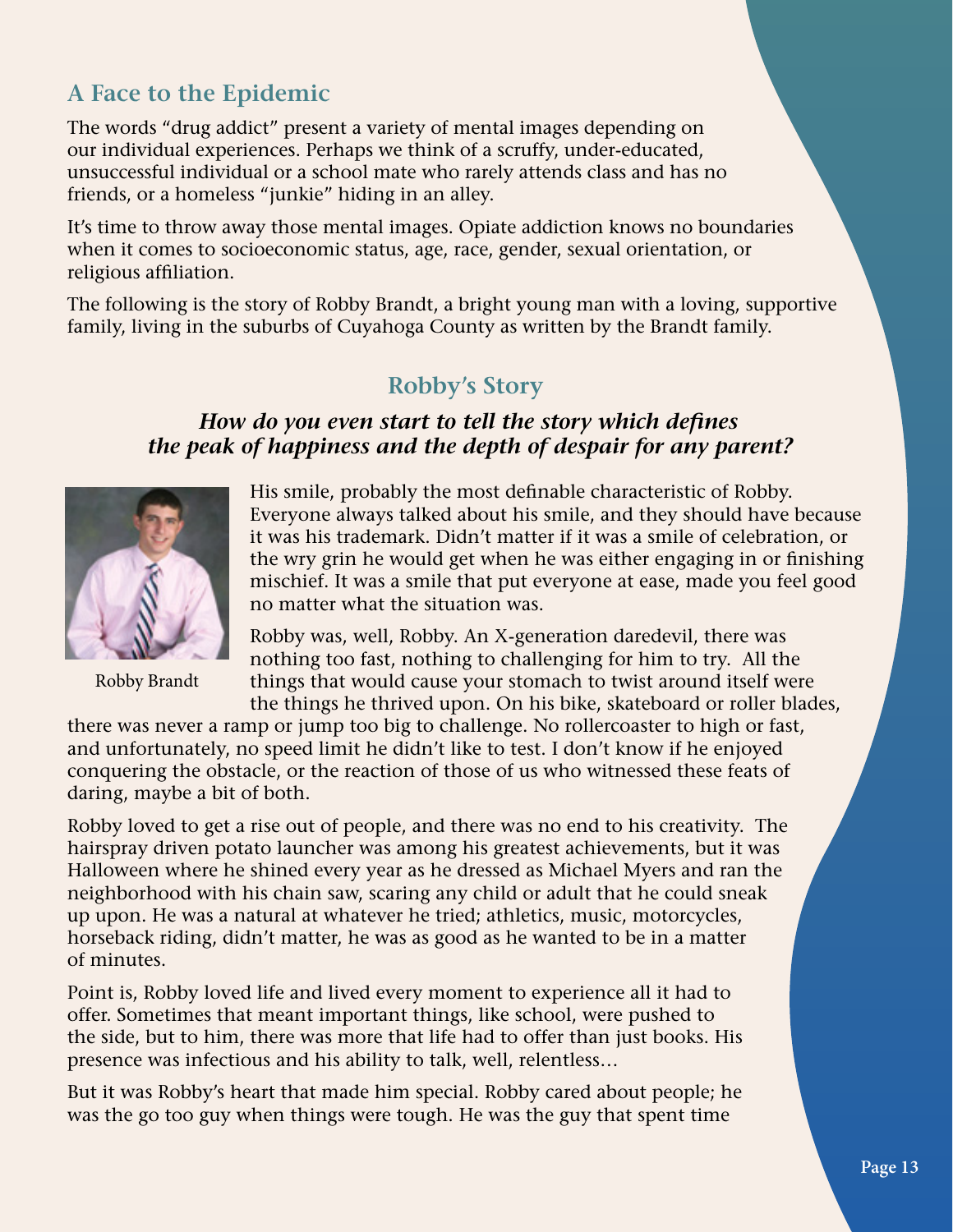with the "old folks" at the nursing home where he worked (I guess they were happy to have someone to talk to, and he talked as long as they listened). Even after he joined the Ohio National Guard, not extra push-up or drill sergeants could contain his zest for life which was captured by the tattoo stenciled down his entire side – "Carpe Diem," seize the day.

Robby was the son any parent would be proud of, and we were. But, Robby was also an addict, and his zest for living was rivaled by his struggle to beat the grips of addiction.

Like many kids, Robby experimented with pot while in high school. Unfortunately, his personality always drove him to push a little further, and drugs were no different. After having his wisdom teeth removed, Robby became addicted to prescription pain killers. That addiction slowly changed him, as the effects of the highs, lows and withdrawals were manifested in his actions and attitudes. He was able to kick the habit prior to leaving for boot camp in October of 2010, but when he returned home for Christmas break, he was introduced to the devil – heroin.

Robby returned to the army, finished his training, and returned home only to seek out the drug that was now imprinted on his brain. His behavior rapidly changed, and all the signs were there, and we were finally able to put enough pieces together to uncover his addiction. We asked, and he happily provided every detail, almost relieved that he would finally have the support of his family to get the help he needed.

Robby completed inpatient rehab with flying colors and a resolve to stay clean, but the drug and those who surrounded him were too strong a pull, and he relapsed a couple of months after. Inpatient rehab seemed to help, but it was clear; this was going to be a long battle.

Over the coming months, Robby fought hard, but could never really give up the draw of a good chemically driven buzz. Chewing tobacco, snuff, energy drinks, poppy tea and any number of "legal" alternatives served as substitutes for the drug his body really craved.

Even at that, it appeared Robby was on the right track. He was preparing to deploy to Afghanistan, a dream of his, was working, and had even started to talk about moving out. Things seemed promising, although we were always aware that another relapse was a probability, we hoped against hope that that day would not come.

On October 20th, Robby disappeared from work and was not responding to calls or texts. We searched, in vain, to find him, to be there to help him, to be there to save him, but the efforts were not successful. On the morning of October 21st, the scene you watch a hundred times, a thousand times, on tv played out for real. We were informed by Police that our son had been found; his battle was over.

Robby did not want to be an addict. He worked hard to break away from the death-grip of addiction. He had dreams, vivid dreams of his future which he wrote about in letters. He planned on talking to schools, educating others on the toll addiction takes on the addict and the family. He was starting a foundation, "Live Clean," to deliver that message.

Robby may not be here to deliver the message, to tell his story, but his spirit and his dreams are very much alive. Now, through this foundation, his voice will be heard, the silence will be broken, and his mission of service to others will be fulfilled.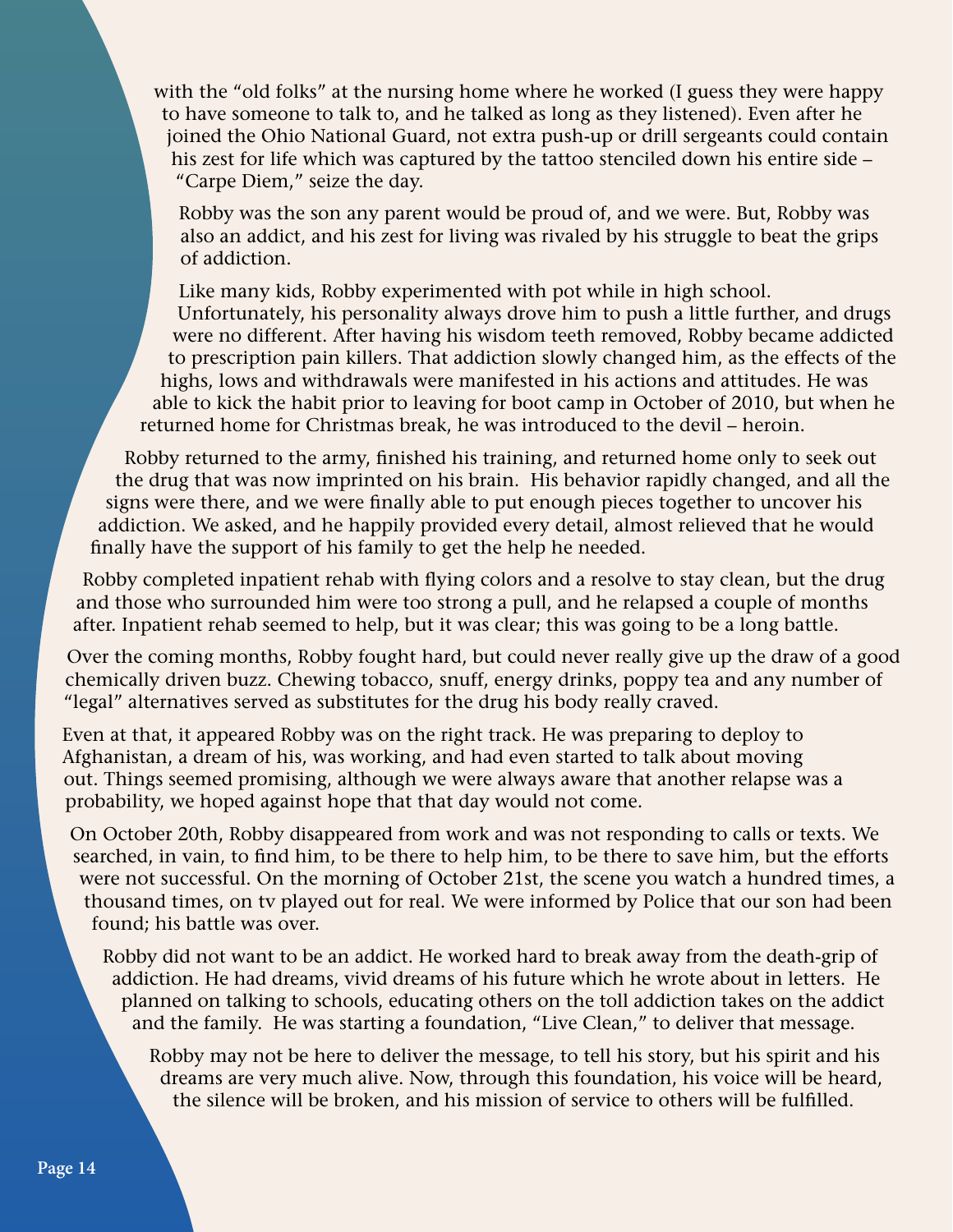## **We Are and Will Always Be Robby's Voice**

Robby's Voice has been a great addition to the Opiate Task Force. Members of Robby's Voice continue to be heard by several groups and organizations. They have spoken to over 150 parents, families and individuals who are looking for guidance. They surpassed the 10,000 mark in terms of the numbers of students, parents, school officials and community members they have educated.

Robby's Voice message is sustained by over 2,000 Facebook friends and they have had over 250,000 visits to their website. Race IV Awareness is an annual 5K run/walk hosted by Robby's Voice where over 400 participants show their support.

#### **For more information, please visit:**

**<www.robbysvoice.com>**

**The Cuyahoga County Opiate Task Force is committed to significantly reducing fatalities associated with opiate abuse.**

## **For more information or to become a member, please visit our newly redesigned website:**

**<www.opiatecollaborative.cuyahogacounty.us>**





[Twitter.com/OpiateTaskForce](http://www.twitter.com/opiatetaskforce) [Facebook.com/CuyahogaCountyOpiateTaskForce](http://www.facebook.com/cuyahogacountyopiatetaskforce)

## **Questions?**

Please contact: **Allisyn Leppla, Injury Prevention Coordinator Cuyahoga County Board of Health 216-201-2001 ext. 1252** | **[aleppla@ccbh.net](mailto:aleppla%40ccbh.net?subject=Cuyahoga%20County%20Opiate%20Task%20Force)**

This work is funded either in whole or in part by a grant awarded by the **Ohio Department of Health, Bureau of Healthy Ohio, Violence and Injury Prevention Program** and as a sub-award of a grant issued by the **Centers for Disease Control and Prevention (CDC)**, P**reventive Health and Health Services Block Grant** under the grant award number **3B01DP009042-13S1**and **CFDA number 93.991**.